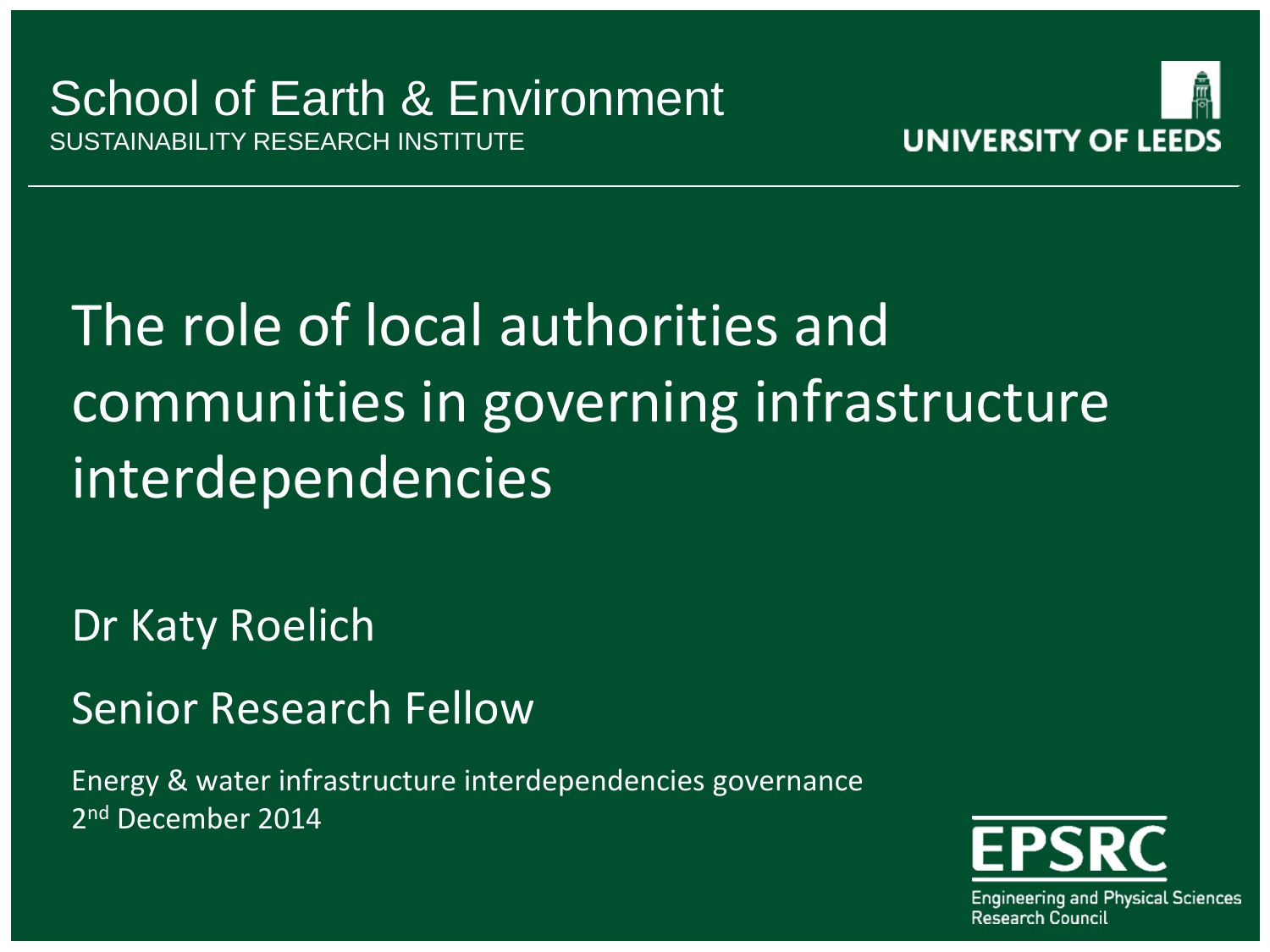# **UNIVERSITY OF LEEDS**

### **Outline**

- 1. Civic infrastructure: New actors, different values
- 2. Local interdependencies
- 3. Local governance

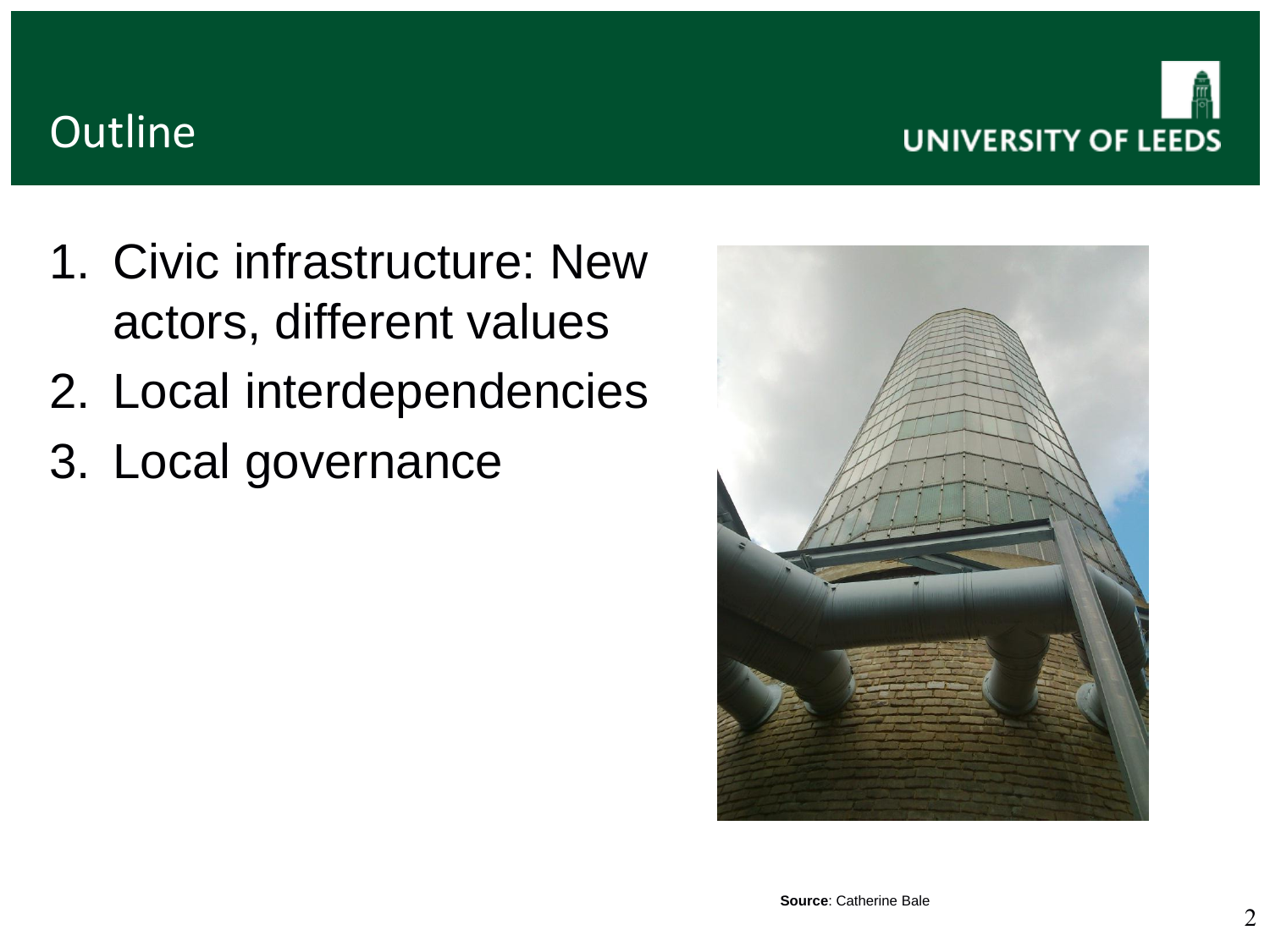## Context: Role of local government in energy provision





Energy leader Running hard Starting blocks Yet to join

#### **Reference**:

HAWKEY, D., TINGEY, M. & WEBB, J. 2014. Local engagement in UK energy systems — a pilot study of current activities and future impact. Edinburgh: Energy Technologies Institute and The University of Edinburgh.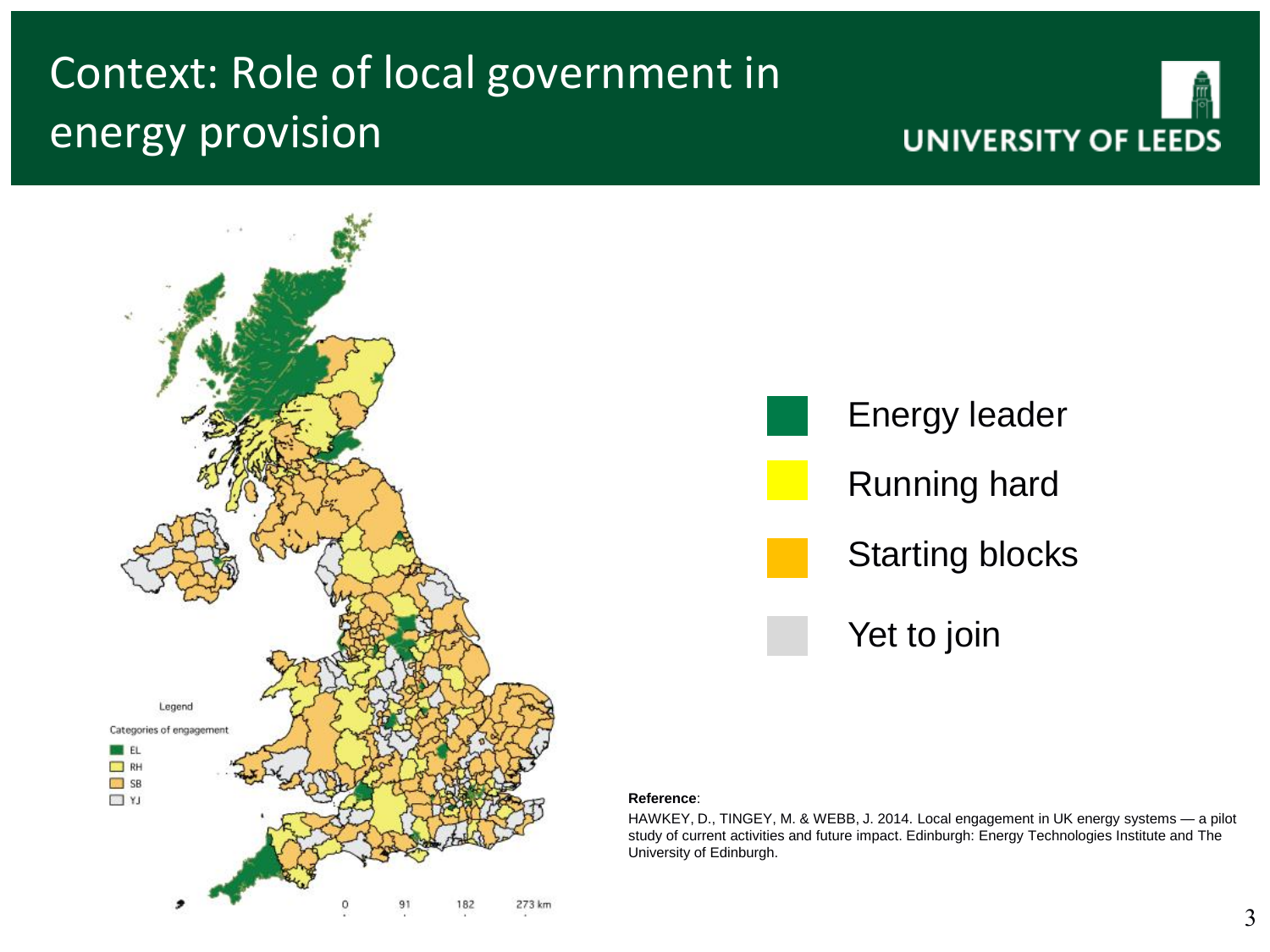### Context: Community energy in the UK





4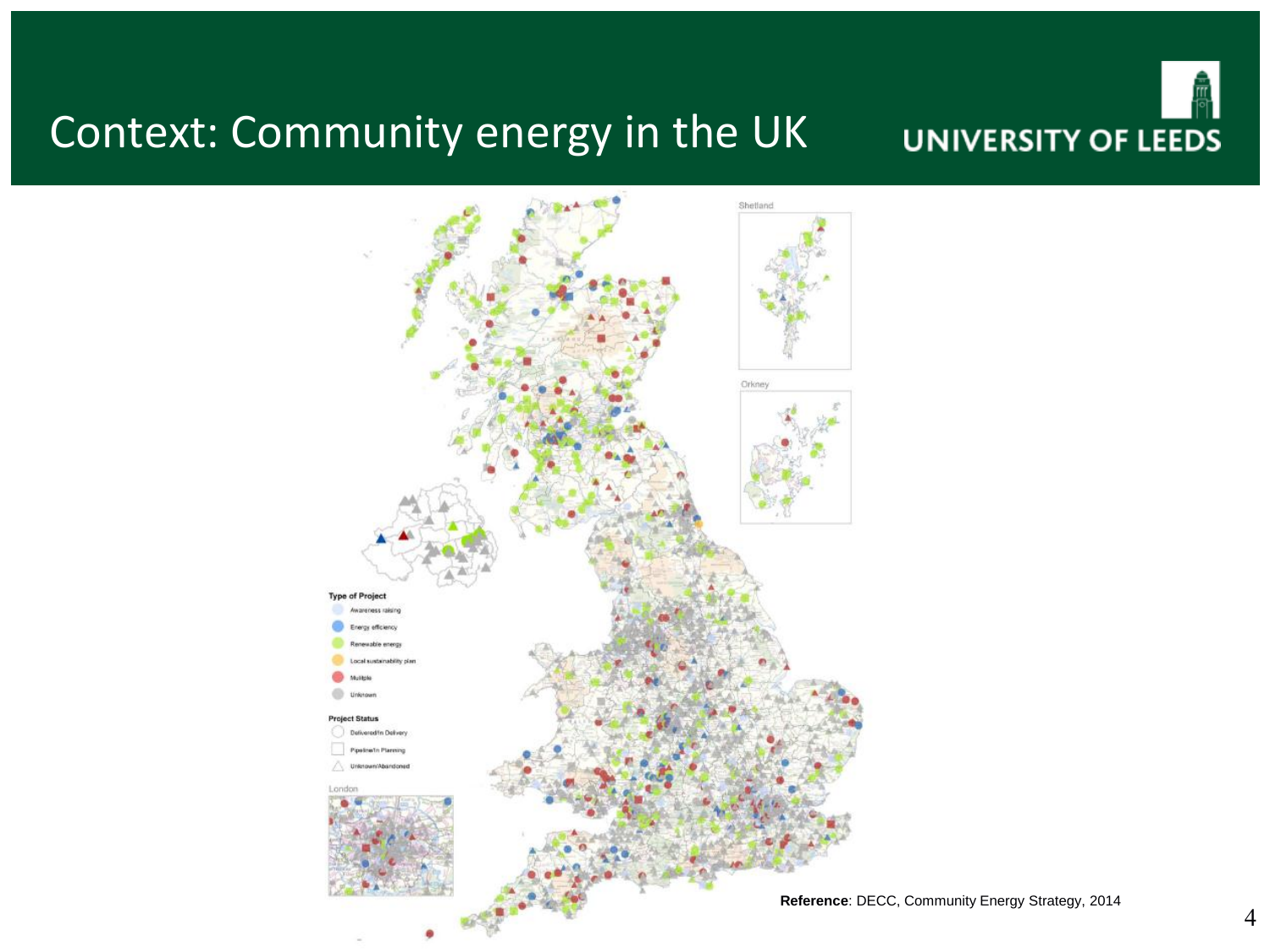#### Local interdependence



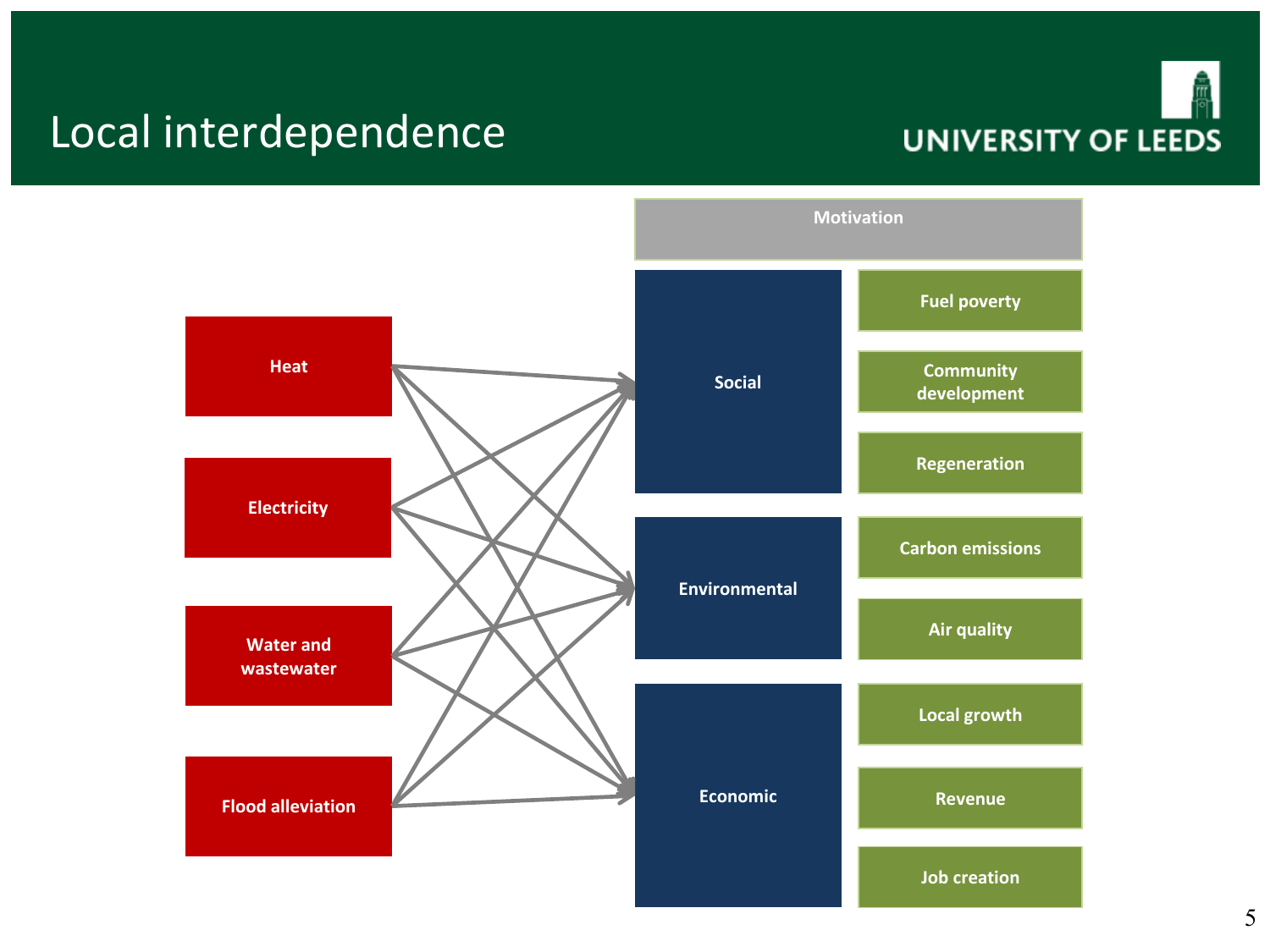#### Barriers to engagement



#### **Internal**

- Institutional lock-in and cultural ethos
- Resources and budgets
- In-house knowledge
- Confidence in decision making processes crossing new regulatory areas

#### **External**

- Policy overlooks non-monetary value
- Pro-market focus favours incumbents
- Separation of infrastructure regulation
- Lack of institutional diversity

#### **References**:

BALE, C. S. E., FOXON, T. J., HANNON, M. J. & GALE, W. F. 2012. Strategic energy planning within local authorities in the UK: A study of the city  $6$ ROELICH, K. & BALE, C. S. E. 2014. Municipal energy companies in the UK: Motivations and barriers *International Symposium For Next Generation Infrastructure (ISNGI).* International Institute for Applied Systems Analysis, Vienna. of Leeds. *Energy Policy,* 48**,** 242-251.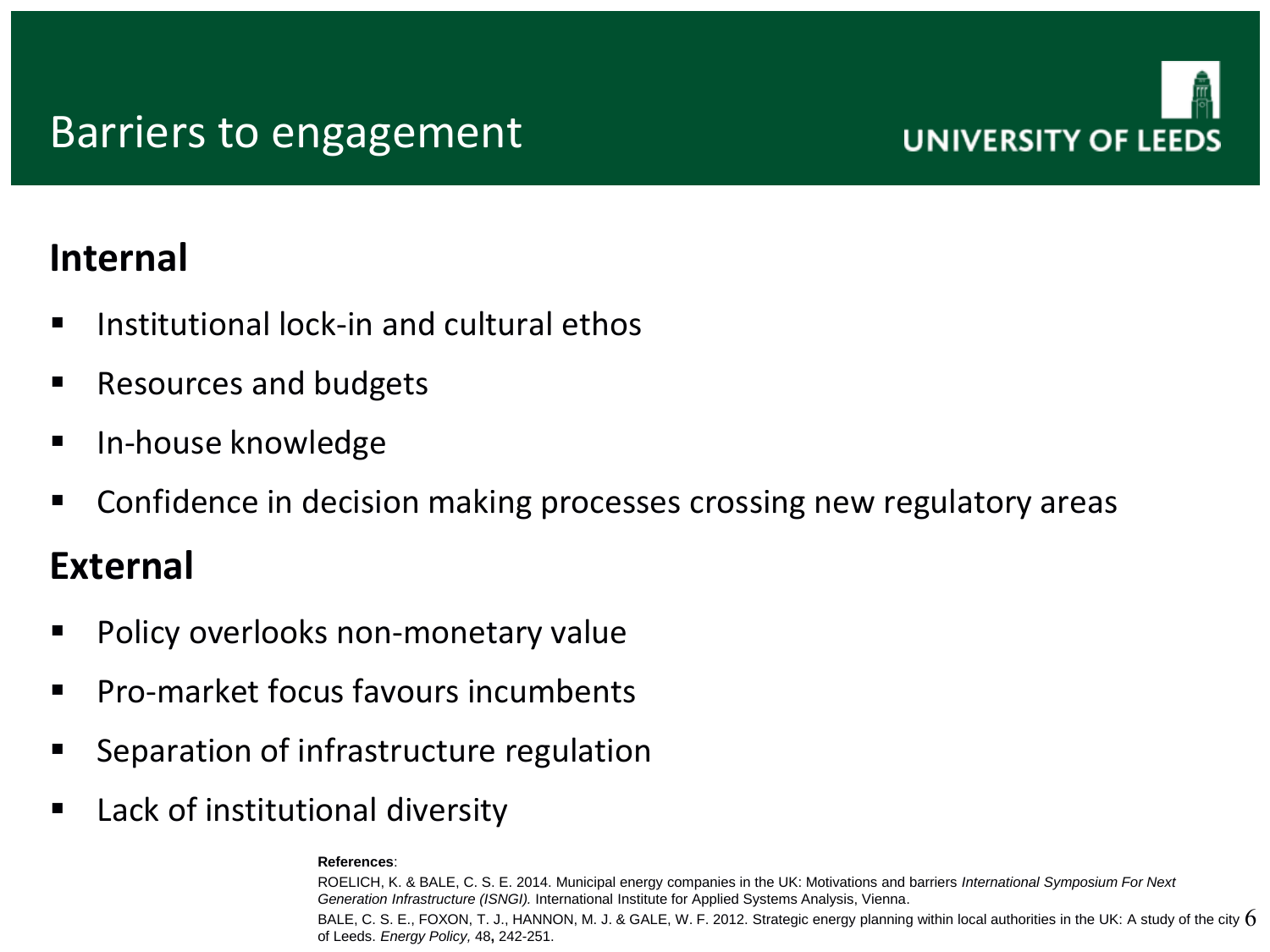# Local Governance



- Adapt funding and incentive criteria to enable interdependencies
- Targeted support for civic actors
- New approaches to regulation design principles not standardisation
- Polycentric governance is essential to the success of civic infrastructure



#### **Reference:**

ROELICH, K. & KNOERI, C. 2014. Community energy projects: why are they constrained by liberalised markets and how can cities help them overcome these constraints? *Sustainable Heating Provisions and Cities: Theory, Practice and Future Implications.* University of Edinburgh.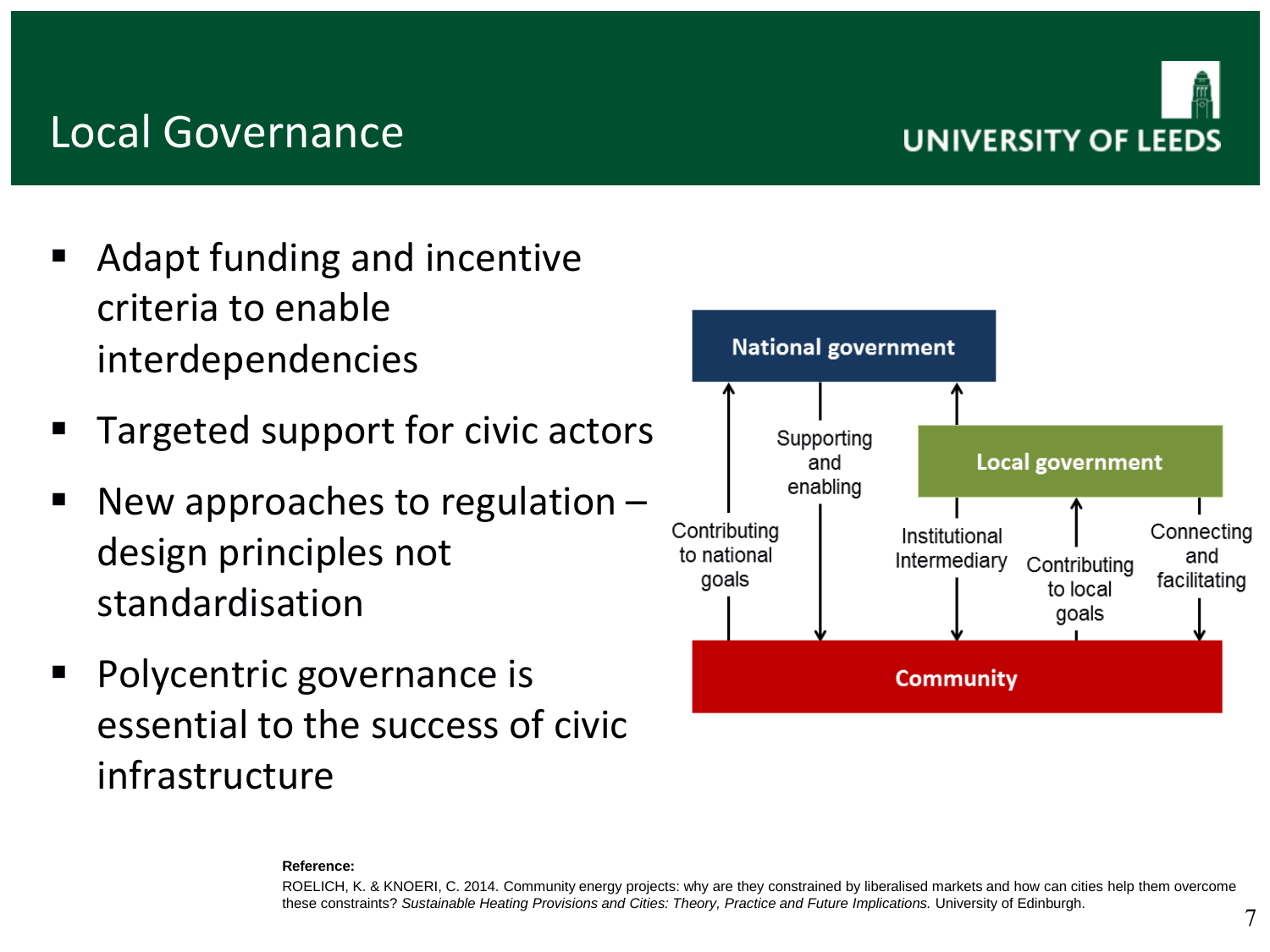#### **Conclusions**



- New actors, different values
- **Diverse motivations and pathways to engagement in** infrastructure interdependencies
- Need a policy regime that recognises multiple values and interdependencies
- Aligning international, national and local policy polycentric governance